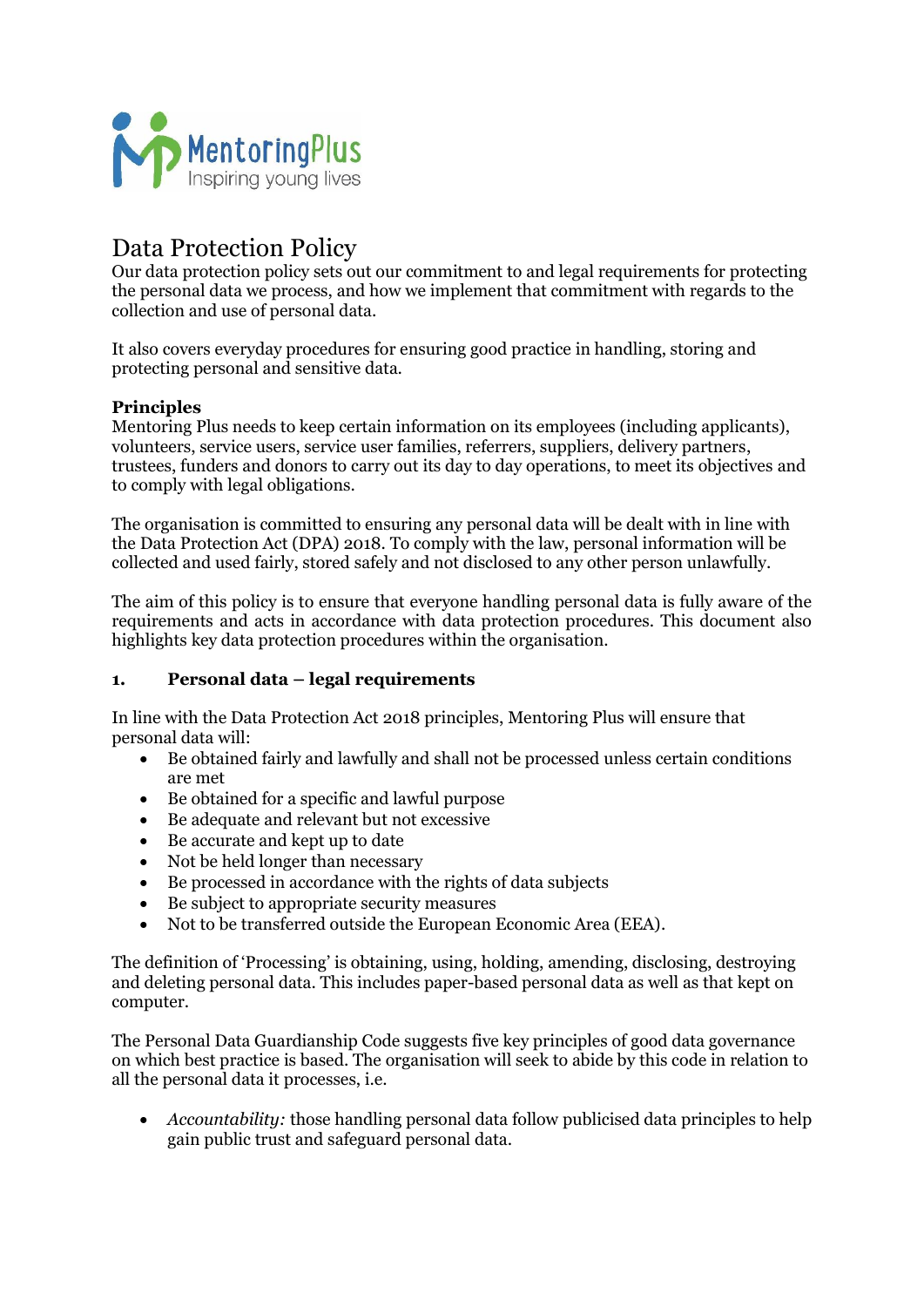- *Visibility:* Data subjects should have access to the information about themselves that an organisation holds. This includes the right to have incorrect personal data corrected or deleted and to know who has had access to this data.
- *Consent:* The collection and use of personal data must be fair and lawful and in accordance with the DPA's eight data protection principles. Personal data should only be used for the purposes agreed by the data subject. If personal data is to be shared with a third party or used for another purpose, the data subject's consent should be explicitly obtained.
- *Access:* Everyone should have the right to know the roles and groups of people within an organisation who have access to their personal data and who has used this data.
- *Stewardship:* Those collecting personal data have a duty of care to protect this data throughout the data life span.

# **2. Governance**

As a non-profit organisation holding data about a defined membership, Mentoring Plus is currently exempt from notifying the Information Commissioner about the needs we have for processing personal data and our designated Data Controller. We review these guidelines on an annual basis and will notify the Information Commissioner in future if the law requires.

Under the Data Protection Guardianship Code, overall responsibility for personal data in a voluntary organisation rests with the governing body. In the case of Mentoring Plus, this is the Board of Trustees.

The governing body delegates tasks to the Data Controller. The Data Controller is responsible for:

- understanding and communicating obligations under the Act
- identifying potential problem areas or risks
- producing clear and effective procedures
- notifying and annually renewing notification to the Information Commissioner, plus notifying of any relevant interim changes, where relevant.

All employed staff and any volunteers who process personal information must ensure they not only understand but also act in line with this policy and the data protection principles.

Breach of this policy will result in disciplinary proceedings for employed staff, including for breaches of adequate supervision of volunteers.

To meet our responsibilities, staff and any volunteers working under staff supervision will:

- Ensure any personal data is collected in a fair and lawful way;
- Explain why it is needed at the start;
- Ensure that only the minimum amount of information needed is collected and used;
- Ensure the information used is up to date and accurate;
- Review the length of time information is held;
- Ensure it is kept safely;
- Ensure the rights people have in relation to their personal data can be exercised

We will ensure that:

- Everyone managing and handling personal information is trained to do so.
- Anyone wanting to make enquiries about handling personal information, whether a member of staff, volunteer or service user, knows what to do;
- Any disclosure of personal data will be in line with our procedures.
- Queries about handling personal information will be dealt with swiftly and politely.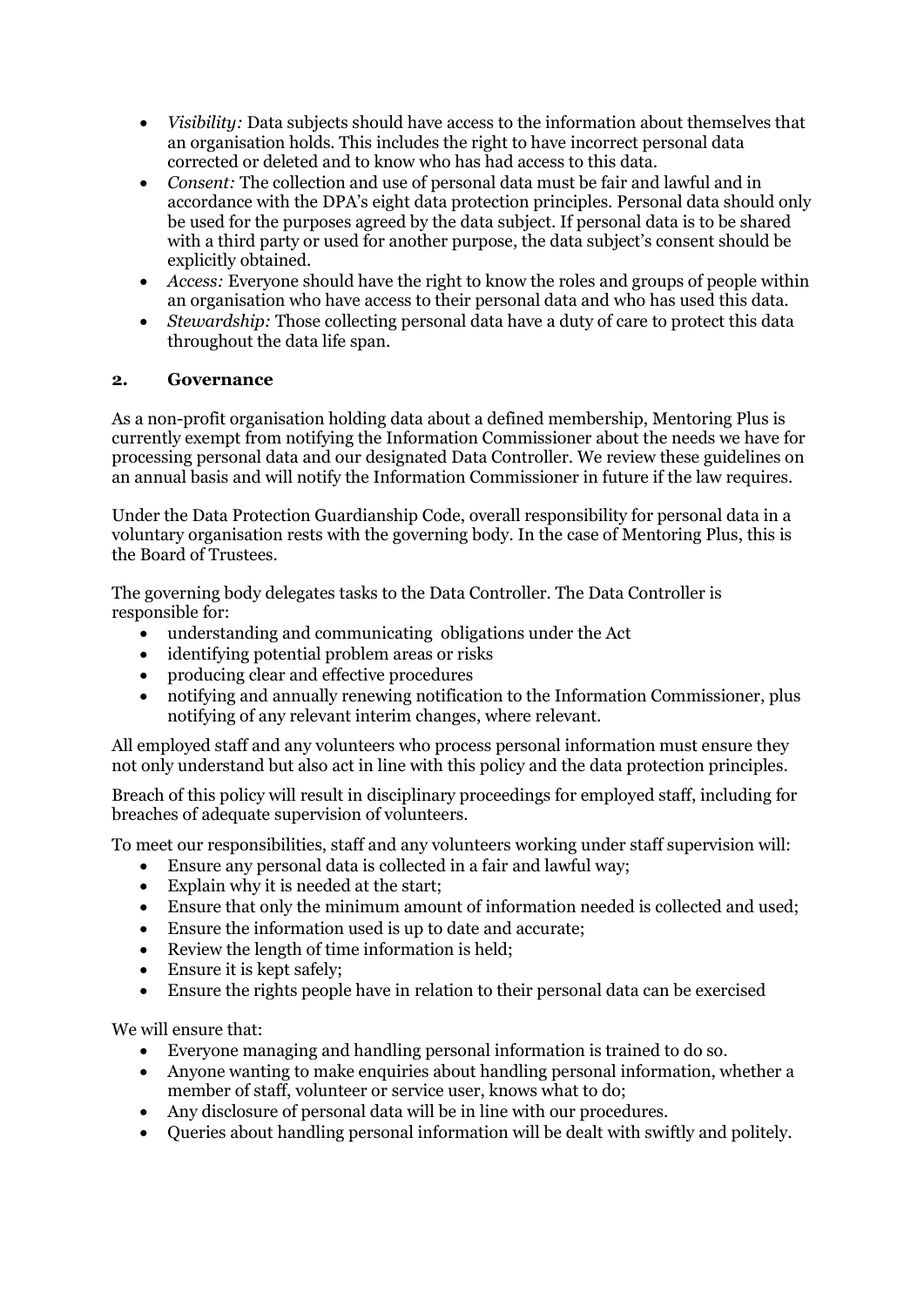## **3. Training and awareness raising**

Training and awareness raising about the Data Protection Act and how it is followed in this organisation will take the following forms:

On induction: This policy, alongside our Data Security policy and any other guidelines in force are shared with the staff member. Recipients sign for information received as proof of receipt, understanding and commitment. New staff members are trained regarding secure and private passwords, physical data storage in locked files, the location of keys.

General training/ awareness raising: This policy alongside all our policies are updated and distributed to all staff annually.

#### **4. Data subject consents**

#### *Collecting personal data and consents*

Before personal information is collected, we will consider what details are necessary for our purposes and how long we are likely to need this information. Types of data held and our retention policy for each are set out in the Data Protection Appendix available on request.

The documents used to collect information will clearly set out for people whose information is gathered the following:

- why the information is being gathered
- what the information will be used for
- who will have access to their information (including third parties where relevant).

Where necessary, we will seek explicit and dated consent from data subjects for us to hold and process their data for the purposes stated, and state our commitment to protect their data in line with this policy.

#### *Data and consent updates*

To ensure that personal information kept is accurate, for data which has been held for more than 24 months, a reminder will be sent to people to check and confirm their details and their consent for us to hold it for the purposes stated.

Where these are not returned we will remove their details. In exceptional cases where we judge that these individuals will lose out on positive opportunities by removing their details, we will hold them securely for another 6 months issuing follow-up reminders before they are removed.

#### *Personal sensitive information*

Personal sensitive information will not be used apart from the exact purpose for which permission was given. If we are asked to share personal sensitive information for any other purpose, we will obtain explicit, informed consent before doing so. This includes ethnic origin, political opinions, religious beliefs, membership of a trade union, physical or mental health, criminal convictions etc.

#### *Sharing of information*

In the case of service users, their families and volunteers, we will inform them at the outset that we are required to hold information for a stated length of time, and of the circumstances under which we will have to share sensitive information e.g. a serious case review or council freedom of information request (see below). If individuals have requested data deletion, they will be informed that redacted information which cannot identify them may be held and shared for the required length of time in order to allow us to comply with this requirement.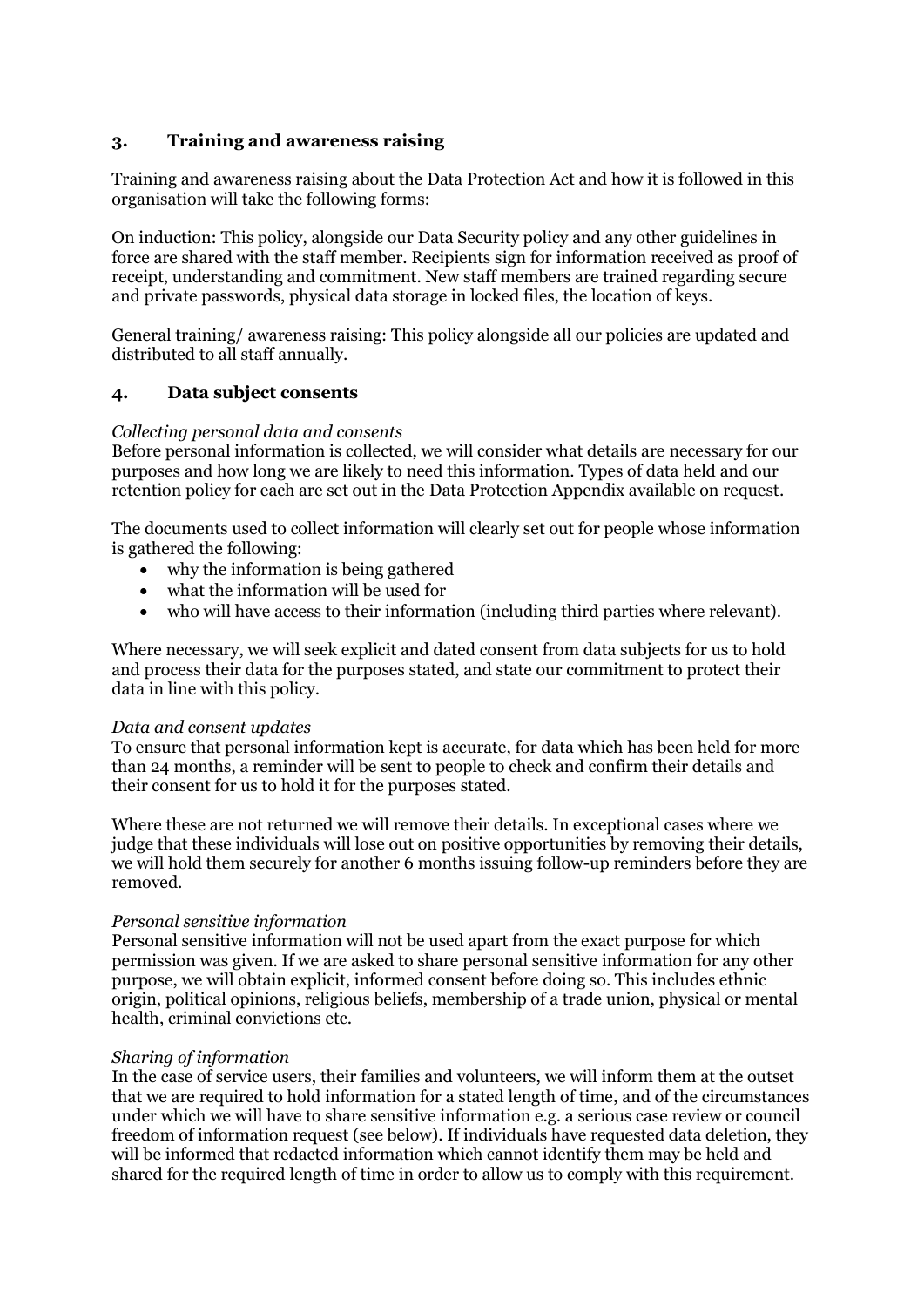# *Data disposal*

Mentoring Plus will ensure that information is kept according to retention periods set out in the Data Protection Appendix available on request, and securely disposed of thereafter. Data review and disposal processes will be implemented at least every 3 months, so that deletion will occur within 3 months of the relevant consent and/or retention period ending.

# **5. Sharing data with partners**

Mentoring Plus delivers projects in partnership with a number of organisations. Partnership agreements for all projects involving young people and/or volunteers contain reference to information sharing protocols and requirements. They include:

- Consent
- Staff and others with access to information
- Data Protection Act notification
- Subject access requests
- Freedom of Information
- Records management
- Information security
- Dealing with concerns and complaints.

# **6. Freedom of Information (FOI) Act 2000**

Statutory authorities and other public bodies are required to respond to requests under the Freedom of Information (FOI) Act 2000. In some cases Mentoring Plus may hold relevant information and be approached by a statutory authority with which it has a supply contract for information.

Mentoring Plus will require full details from the statutory authority about the nature of the request and the information required, in order to make a decision about whether or not Mentoring Plus is willing to provide the information. Requests should be made by the statutory authority to the appropriate Mentoring Plus lead within 28 days of receiving the request from the member of the public.

Mentoring Plus will require time to consider the request and to locate the relevant information, where available, as appropriate. Decisons about whether or not to disclose will be made within 10 working days and the relevant information passed on (if appropriate) within a further 10 working days of the request being made to Mentoring Plus.

#### **7. Sharing information with data subjects**

Anyone whose personal information we process has the right to know:

- What information we hold and process on them
- How to gain access to this information
- How to keep it up to date
- What we are doing to comply with the Act.

They also have the right to prevent processing of their personal data in some circumstances and the right to correct, rectify, block or erase information regarded as wrong.

Individuals have a right under the Act to access certain personal data being kept about them on computer and certain files. Any person wishing to exercise this right should apply in writing to the CEO of Mentoring Plus at our published address.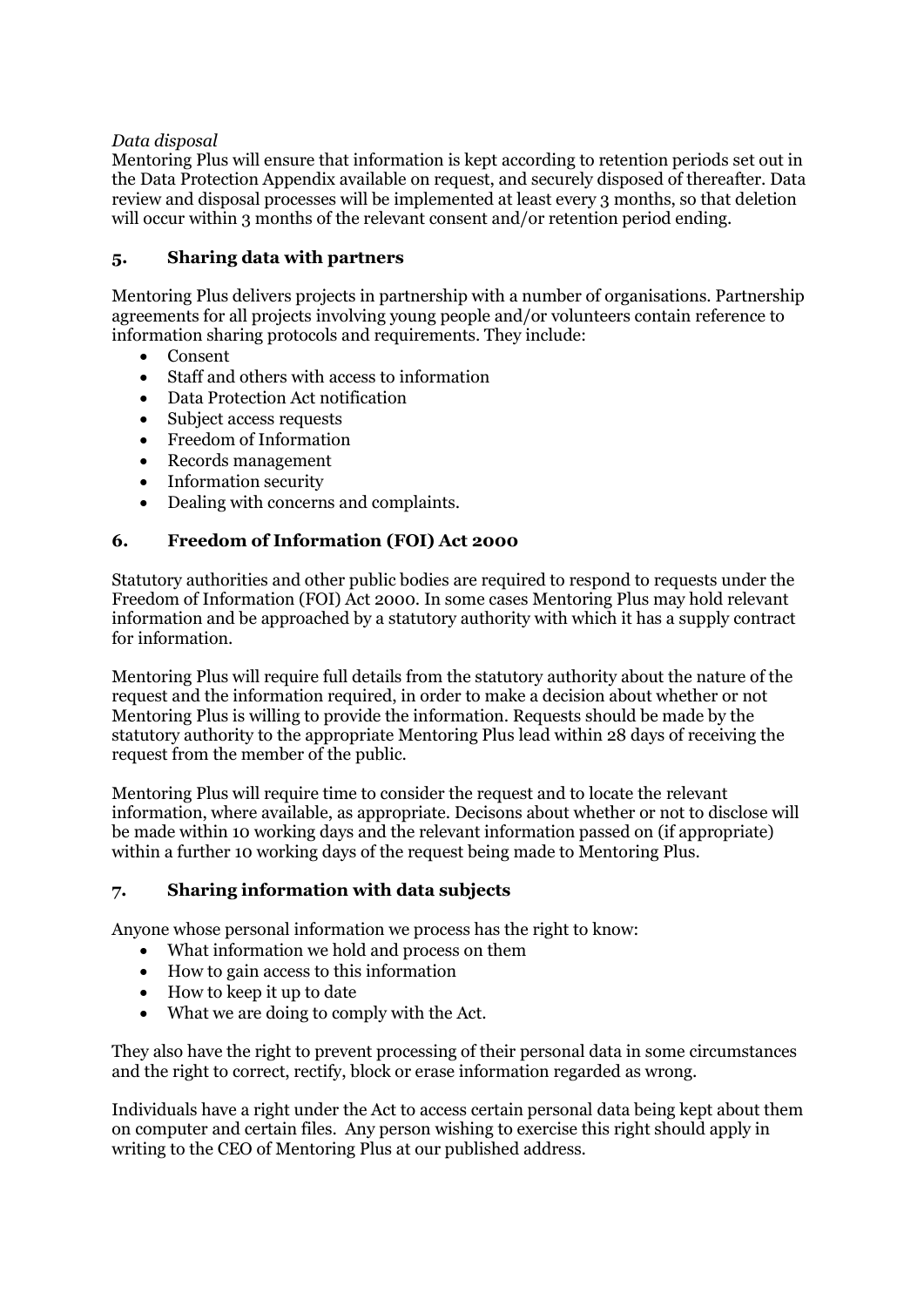The following information will be required before access is granted:

- Full name and contact details of the person making the request
- their relationship with the organisation (former/ current member of staff, trustee or other volunteer, service user, etc)
- Any other relevant information, e.g. timescales involved.

We may also require photographic and address proofs of identity before access is granted, in forms as currently acceptable for DBS applications.

Queries about handling personal information will be dealt with swiftly and politely. We will aim to comply with requests for access to personal information as soon as possible, but will ensure it is provided within the 40 days required by the Act from receiving the written request.

# **8. Keeping data secure**

The organisation will take steps to ensure that personal data is kept secure at all times against unauthorised or unlawful loss or disclosure.

Personal information may be stored:

- in hard copy files in locked filing cabinets and drawers
- on a shared computer network hosted by an authorised supplier with access protected by individual secure user passwords and backed up to a secure cloud server
- on a cloud-based online database hosted by an authorised supplier with access protected by individual secure user passwords.

Sensitive personal information such as equal opportunities data, DBS disclosures and similar is stored as above and accessed only by trained members of staff.

People within the organisation who will process personal information are limited to trained staff.

In the rare situation where volunteers are asked to assist in processing personal information, this is under the direct supervision of a staff member and following training and a volunteer agreement including full confidentiality and data protection procedures. The staff member supervising is responsible for the volunteer's compliance.

# *For hard copy materials, all staff:*

- Only keep paper copies of materials if strictly necessary e.g. those which have to be collected or referred-to in hard copy during meetings
- Maintain a single structured filing system for all staff so that hard copy materials are easily located and kept updated
- Keep all materials containing personal data in secure filing storage, which is locked at any time when the office is not staffed
- Materials containing personal data are not left on desks, shelves or filing trays at any time
- The doors of the offices in which hard copy materials are stored are locked when unoccupied, with keys/entry code being kept only by authorised staff members
- Ensure the building and car park are securely locked out of office hours and a regularly maintained alarm is set
- Accompany visitors on and off the premises, and do not give any visitor unsupervised access to the computer network or file storage areas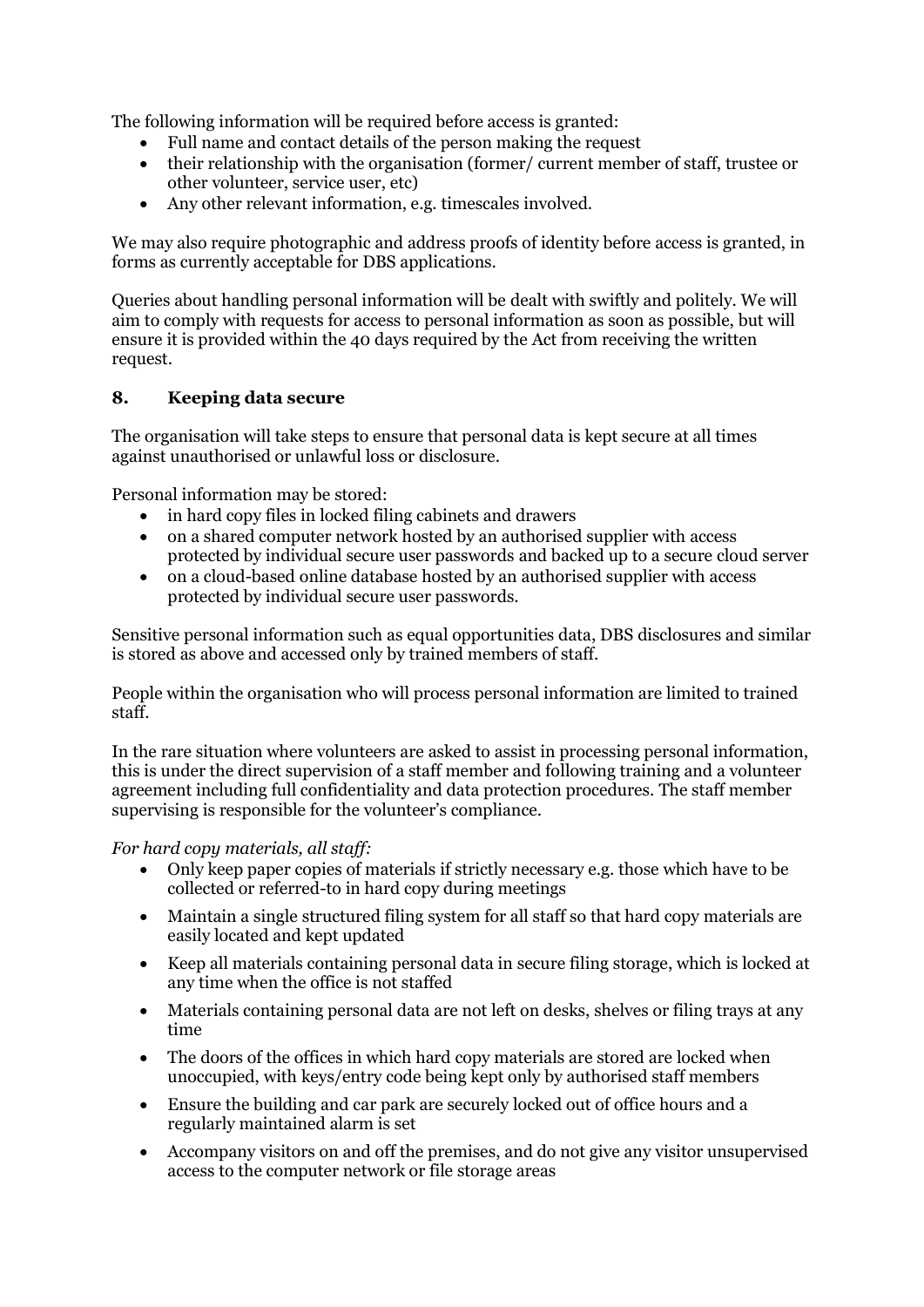• Review files at least annually, and with appropriate authorisation, securely dispose of materials that do not need to be kept or which should be disposed of as set out above.

*For data stored electronically:* 

- Firewall, virus-checking and anti-spyware software is installed and kept regularly updated on all computers
- Computer applications in use on computers are kept updated, with the latest patches or security updates installed to cover vulnerabilities
- Staff only access information they need to do their job
- Staff use a strong password which is regularly changed and do not share passwords with each other. A single master list of network passwords can be accessed with the help of our contracted external IT support agency to ensure business continuity (see below)
- Laptops, mobiles and other devices are stored securely when off site, strongly password protected, and never used to store personal data on a local drive
- Data sticks are not used to store personal data at any time
- Any personal information held electronically that would cause damage or distress if it were lost or stolen is password protected and/or encrypted
- All personal information is removed before disposing of old computers (by expert suppliers using appropriate technology or destroying the hard disk)
- Backed up information on our cloud server can only be accessed by skilled and authorised IT support
- Staff are trained to access our cloud server remotely only through secure devices and adequately protected user accounts, and never to save personal data on local devices.

#### *To ensure email use does not compromise data security, all staff:*

- Consider whether the content of the email should be encrypted or password protected.
- Take careful note that the correct recipient is addressed
- Ensure a recipient whose address should not be revealed to other recipients is blind carbon copied (bcc), not carbon copy (cc).
- Take appropriate care when using a group email address. Check who is in the group and make sure you really want to send your message to everyone.
- Only send a sensitive email if you know the recipient's arrangements are secure enough before sending your message
- Are aware of the risk of 'phishing' attacks from fraudulent parties asking for any form of personal, password or financial data, their own or others'
- Do not open spam messages; delete immediately
- Never open attachments from unknown senders or where the attachment from a known sender is not identified or looks in any way suspicious
- Do not send or forward emails which could possibly be construed as compromising personal data, being offensive or inappropriate, or risking the reputation of the organisation. Consider all the individuals who may see an email inadvertently (such as children on a shared home computer), not just the immediate addressee.
- Anonymise personal details contained in an email e.g. including only initials
- Only share sensitive information with statutory colleagues securely via Globalscape.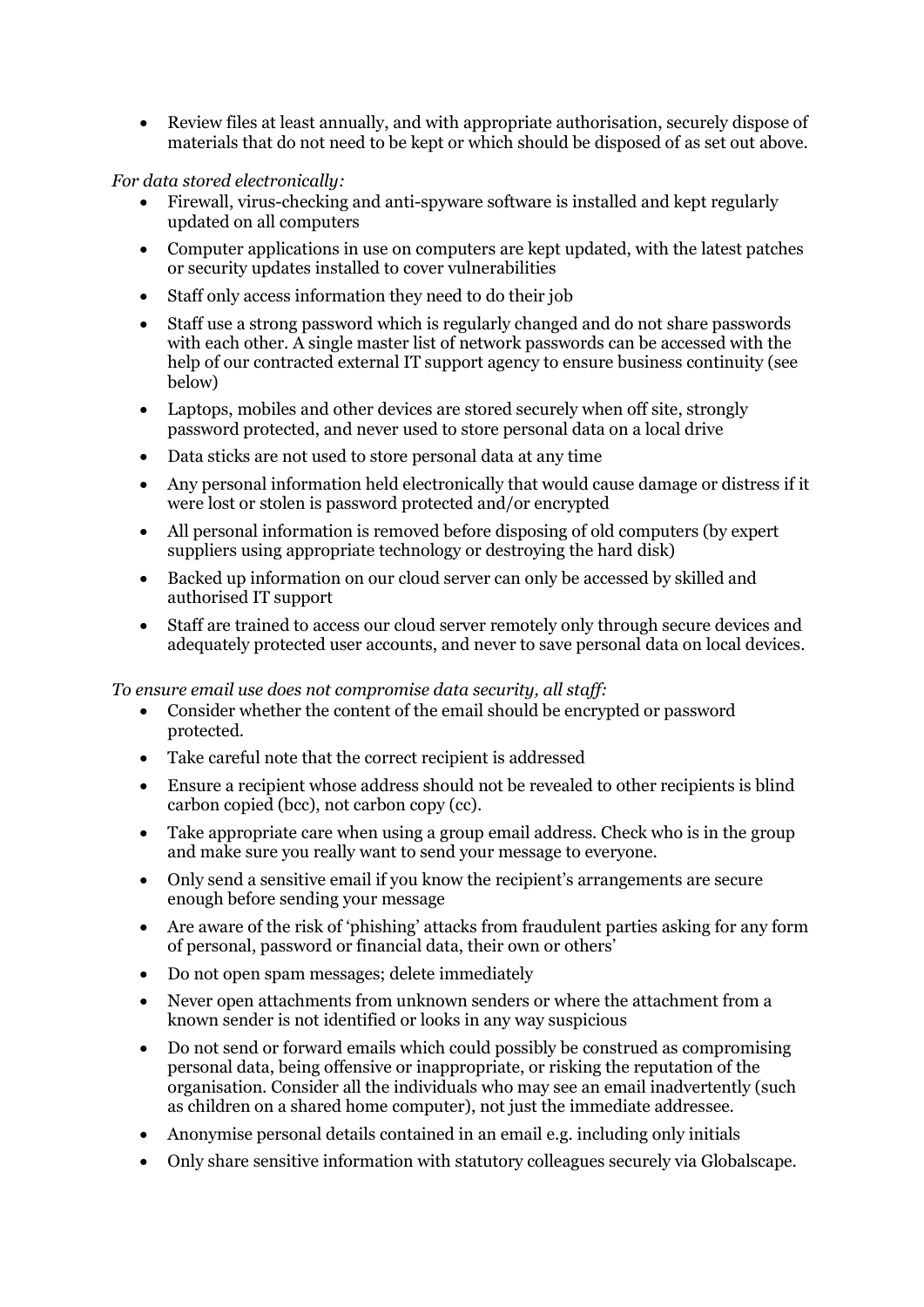*Additionally, appropriate training is undertaken to ensure staff:* 

- Never disclose personal data to third parties unless explicitly authorised to do so
- Always ask questions so they can be reasonably assured that the caller is genuine
- Establish what information is required establish whether the caller is entitled to the information, and if in doubt, do not disclose
- Be especially cautious if the caller is not the data subject
- Never discuss/disclose sensitive information such as medical history.

Any unauthorised disclosure of personal data to a third party by an employee may result in disciplinary action, including disclosure by a volunteer under their supervision.

# **9. Data and business continuity**

*For data security and business continuity in the event of data being lost due to premises or IT damage, we ensure that:* 

- Critical personal data is held on a remote and secure database. Backups of ancillary data are taken on a daily basis and stored on a secure cloud server.
- A master file of business-critical and contact information is maintained in hard copy where it can be readily accessed in the event of office evacuation, and a copy kept securely offsite
- Staff are aware of response procedures in the event of office premises being unusable, including contact numbers and priority actions
- In the event of damage to office premises, all materials still stored there are appropriately moved and/or secured as soon as it is safe to access the building.

# **10. Data security breach**

*In the unlikely event of a data security breach, the following actions are immediately carried out under the direction of a responsible officer:* 

- *Containment*: immediately ensure that no further breaches can occur e.g. by securing hard-copy materials, having IT systems expertly checked for malware, implementing changes and changing passwords.
- *Assessment of the risks*: immediately establish what data has been compromised and the specific risks associated with this breach. Evaluate the potential adverse consequences for individuals based on these specifics; how serious or substantial are these risks and how likely they are to happen.
- *Damage limitation*: inform those individuals potentially affected (their parents where data affected pertains to under-18s) and ensure they are aware of their need to take appropriate steps such as monitoring communications and changing passwords.
- *Wider notification of breach*: based on the assessed risks, a responsible officer then determines whether it will aid damage limitation if other parties such as the police, other relevant agencies or the media are informed, and implements decisions accordingly.
- *Evaluation and response*: investigate the causes of the breach and the effectiveness of the response to it. Update policies and procedures accordingly.

When a breach of data protection occurs, consideration will be given to reviewing practices. In addition Mentoring Plus will consider whether the breach should be reported to the